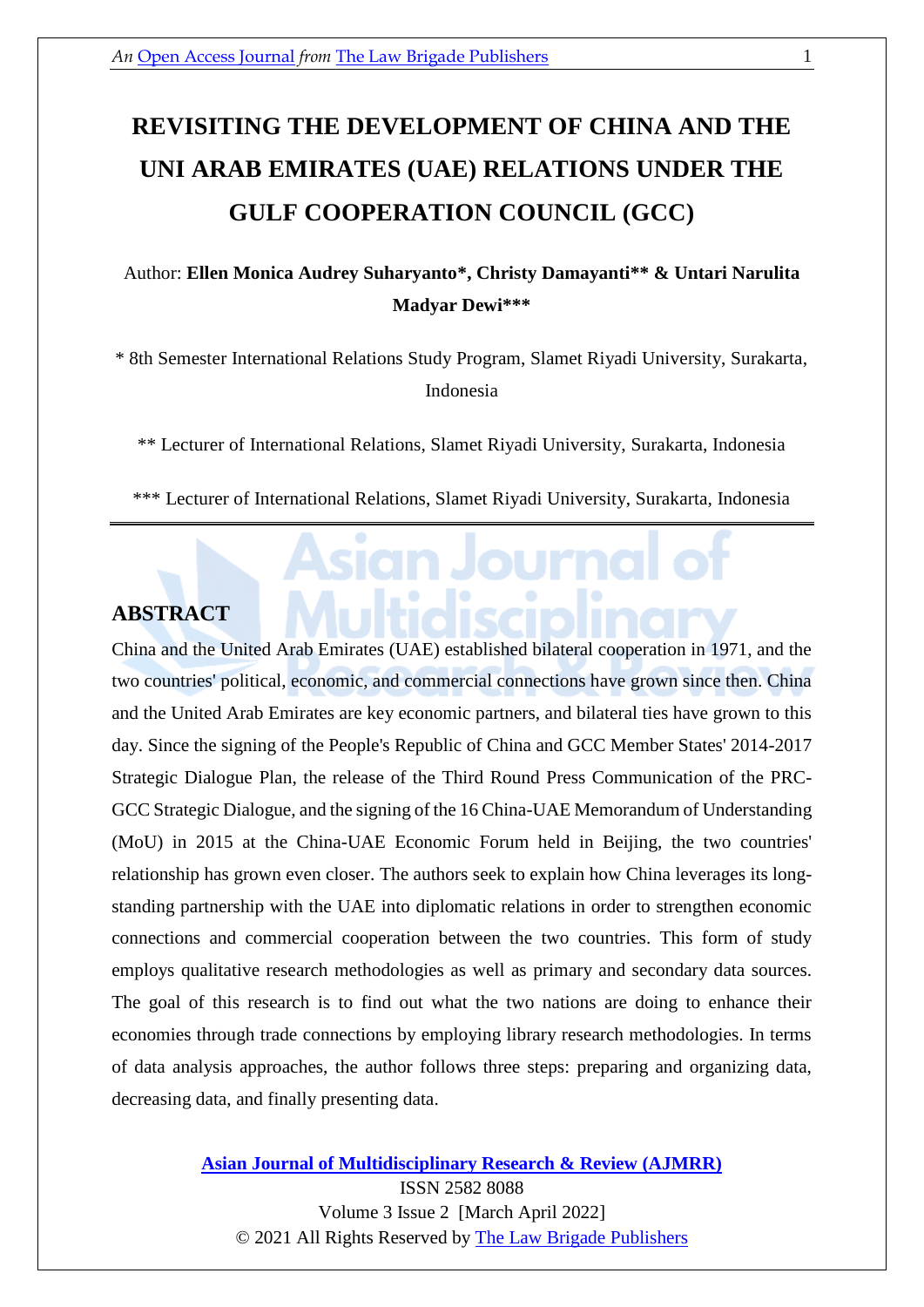*Keywords***:** China, UAE, GCC, Bilateral Relations, Diplomatic

#### **INTRODUCTION**

Bilateral cooperation between China and the United Arab Emirates pertaining to diplomatic relations commenced in 1971, when the UAE's first President informed China of the UAE's independence, prompting a series of visits to the UAE by Chinese officials. Sheikh Zayed bin Sultan al-Nahyan, the first President of the UAE, notified Zhou Enlai, the first Chinese Prime Minister, of the UAE's independence on December 3, 1971. Both parties indicated a desire to strengthen their friendship. Following that, China immediately hosted an export product display in Dubai and constructed Changcheng Trading Center, and the Chinese civil aviation authority opened an office in Sharjah, United Arab Emirates, to commemorate the two countries' strong ties (The National Development and Reform Commission, Ministry of Foreign Affairs & China, 2015).

From 1971 to 2015, the Chinese leader's travels to the UAE sent a clear message that the UAE is a country that plays a crucial role in China's economic development. Significant progress was made at the third session of strategic dialogue, which took place on January 17, 2014, in Beijing. The conversation was co-led by Chinese Foreign Minister Wang Yi and Kuwait's Vice Premier Sabah Al-Khalid Al-Sabah. Wang Yi noted that China and the GCC nations would undertake mutually beneficial cooperation that has huge potential and is in both sides' basic interests. China is prepared to collaborate with the GCC to strengthen bilateral political ties with the goal of developing strategic alliances and increasing practical cooperation in all sectors through the establishment of a free trade area (FTA) as a first step (Embassy of the People's Republic of China in Arab Republic of Egypt, 2014).

The GCC side stated that the GCC places a high value on the development of friendly ties with China and is eager to further mutually beneficial collaboration, increase friendly exchanges, and push bilateral relations for relentless new advances. With the conclusion of this strategic discussion, the two parties signed the People's Republic of China and the GCC Member States Strategic Dialogue Plan for 2014-2017 and released the Third Round Press Communication of the PRC-GCC Strategic Dialogue. The two sides also agreed to back China's plans on the Silk

**[Asian Journal of Multidisciplinary Research & Review \(AJMRR\)](https://thelawbrigade.com/ajmrr/)**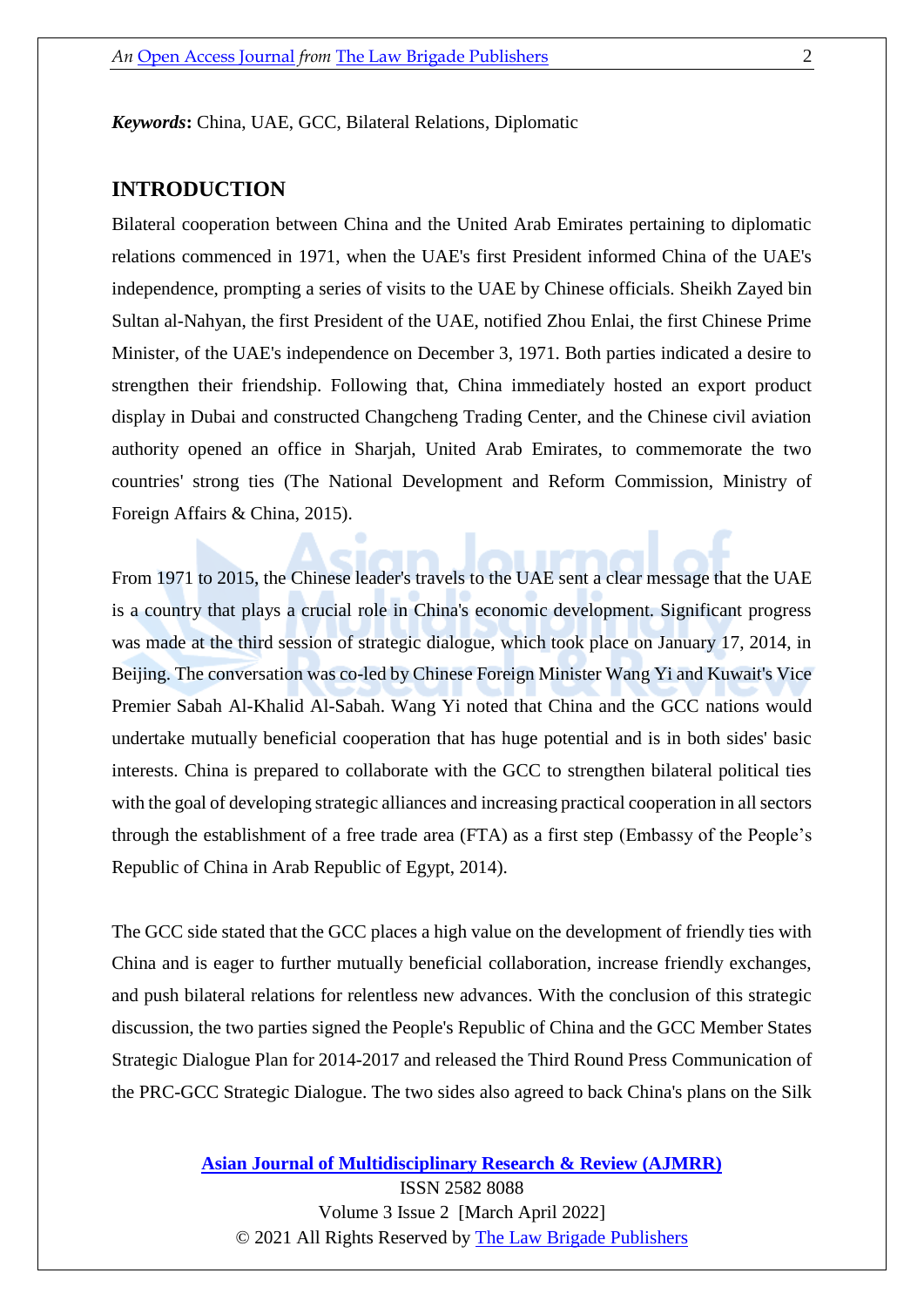Road Economic Belt and the 21st Century Maritime Silk Road (Ministry of Foreign Affairs of the People's Republic of China &., 2010).

The UAE-China Economic Forum, which began in July 2015 in Beijing and was attended by over 500 persons from the public and business sectors, saw the signing of 16 Memorandums of Understanding (MoU) between the UAE and China in various industries. The forum, organized by the Ministry of Economy in collaboration with the District Court, various economic departments, and the Federation of Economic Chambers, is a key component of His Highness Sheikh Mohamed Bin Zayed Al Nahyan, Crown Prince of Abu Dhabi and Deputy Supreme Commander of the UAE Armed Forces' visit to China. The slogan "Sustainable Partnership, Sustainable Investment" aims to strengthen cooperation between corporate representatives, investors, and the leadership of the two countries, under the framework of their partnership that has developed into a partnership strategy that includes 13 main pillars of trade, investment, oil, clean energy, tourism, health, environment, space, construction, and innovative industries, which has been held for three decades (Bafadal, 2018).

This illustrates that China's bilateral relationships with the UAE are strengthening, with some of the MoUs having a substantial influence on China's commercial relations and bilateral cooperation with the UAE. The authors of the report want to demonstrate how China-UAE bilateral ties developed in order to boost economic ties and commercial collaboration between the two countries. Based on previous research, Bambang Cipto's first study, "China's Economic Diplomacy in the Gulf States," published by Muhammadiyah University of Yogyakarta Volume 5 Edition 2 in 2016, will most likely show progress in favor of both sides, as well as economic changes that have brought China closer to the Gulf region.

Furthermore, Jonathan Fulton's paper, "China-UAE Relations in the Belt and Road Era," was published in the Journal of Arabian Studies Volume 9 Issue 2 in 2019. It analyzes the overview and features of both nations, as well as their respective goals. The study's authors will look at how China's bilateral trade connections with the United Arab Emirates (UAE) boosted economic figures dramatically in 2015. Due to China-UAE connections since the Middle Eastern nations' participation in the Asian-African Conference (KAA), in this situation, China

> **[Asian Journal of Multidisciplinary Research & Review \(AJMRR\)](https://thelawbrigade.com/ajmrr/)** ISSN 2582 8088 Volume 3 Issue 2 [March April 2022]

© 2021 All Rights Reserved by [The Law Brigade Publishers](https://thelawbrigade.com/)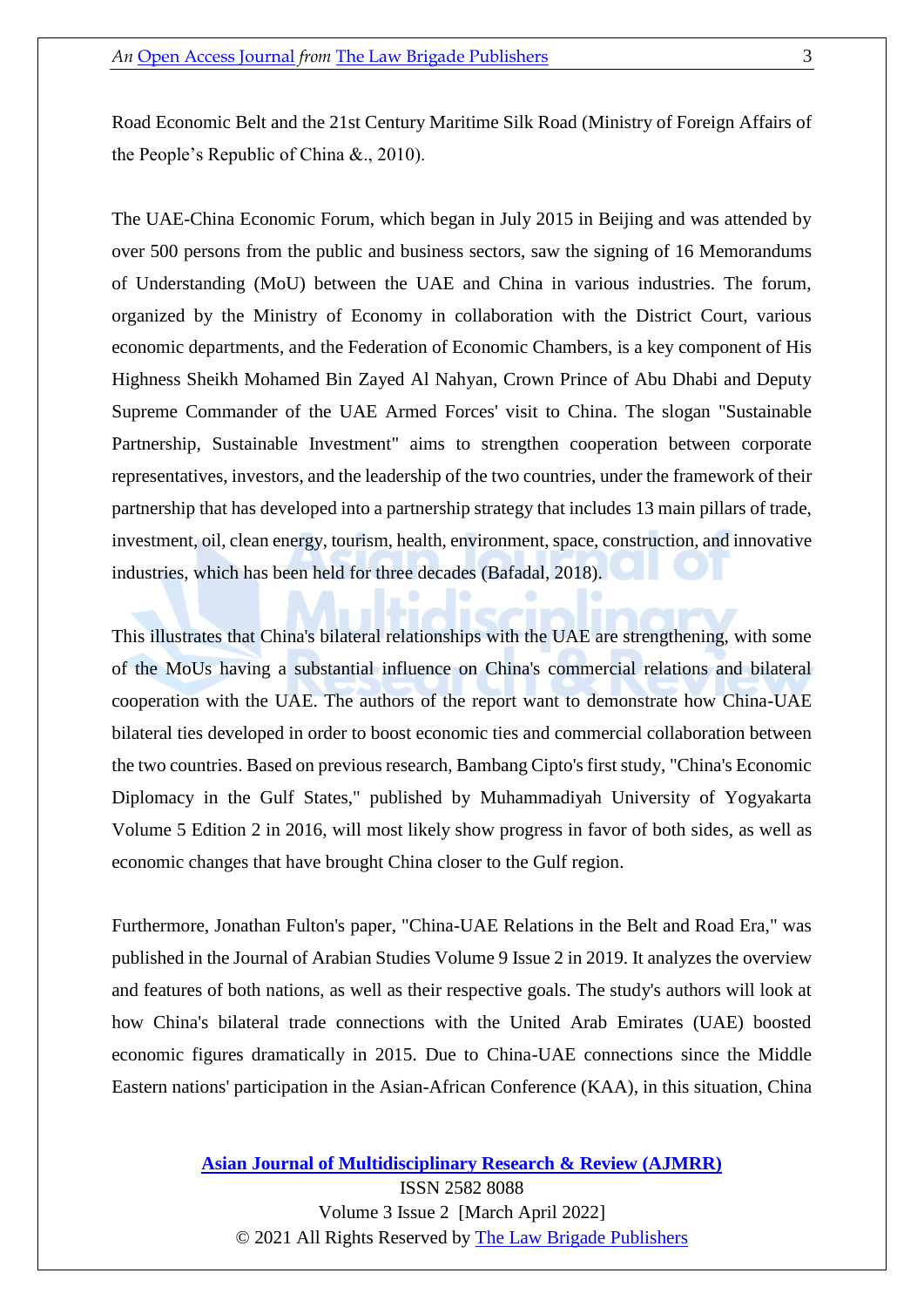exploits and utilizes the two countries' diplomacy and Sharia finance held by the UAE to grow the economy (Kusmayadi, 2018).

#### **METHOD**

The author used this form of research with qualitative research methodologies in this study. Explanations and exposes regarding the concerns identified in a study are included in qualitative research. This research method begins with the collection of particular data, followed by the analysis of data from specific topics to the general, and finally, researchers present interpretations of the significance of the data acquired (Bakry, 2016). This sort of qualitative research focuses on a descriptive problem that necessitates analysis, therefore in this study, the author is expected to express the results of the research conducted and described descriptively (Creswell, 2009). The authors adopted a qualitative research method to investigate China's bilateral commercial relations with the United Arab Emirates (UAE) in 2015. The author also employs a descriptive way of analysis in which the author uses data from the archives of the governments of China and the UAE; hence, the author employs this approach to make data collection, analysis, and exposure of existing data simpler. A data source is a process of an observable entity that is the topic of data that may be gathered. According to the source, data is classified into two categories: main data and secondary data (Kothari, 2004).

The authorsemploy both primary and secondary data sources in their study. The primary data comes from official documents published by both countries, international organizations, or business groups in China and the UAE, while secondary data comes from internet sources, libraries, reports in the form of publications, and some literature studies related to research problems, such as journals, articles, books, and other supporting websites. The subject of study is an intriguing research topic that makes use of current data (J.Moleong, 2007). The study's goal is to find out what the two nations are doing to enhance their economies through trade connections. This is owing to China's tight relationship with the Gulf States, particularly the UAE, which has resulted in this diplomacy as well as expanded commercial and economic links between the two nations. The writers employed library research approaches to obtain research data for this study. This type of data may be found in papers or literature related to the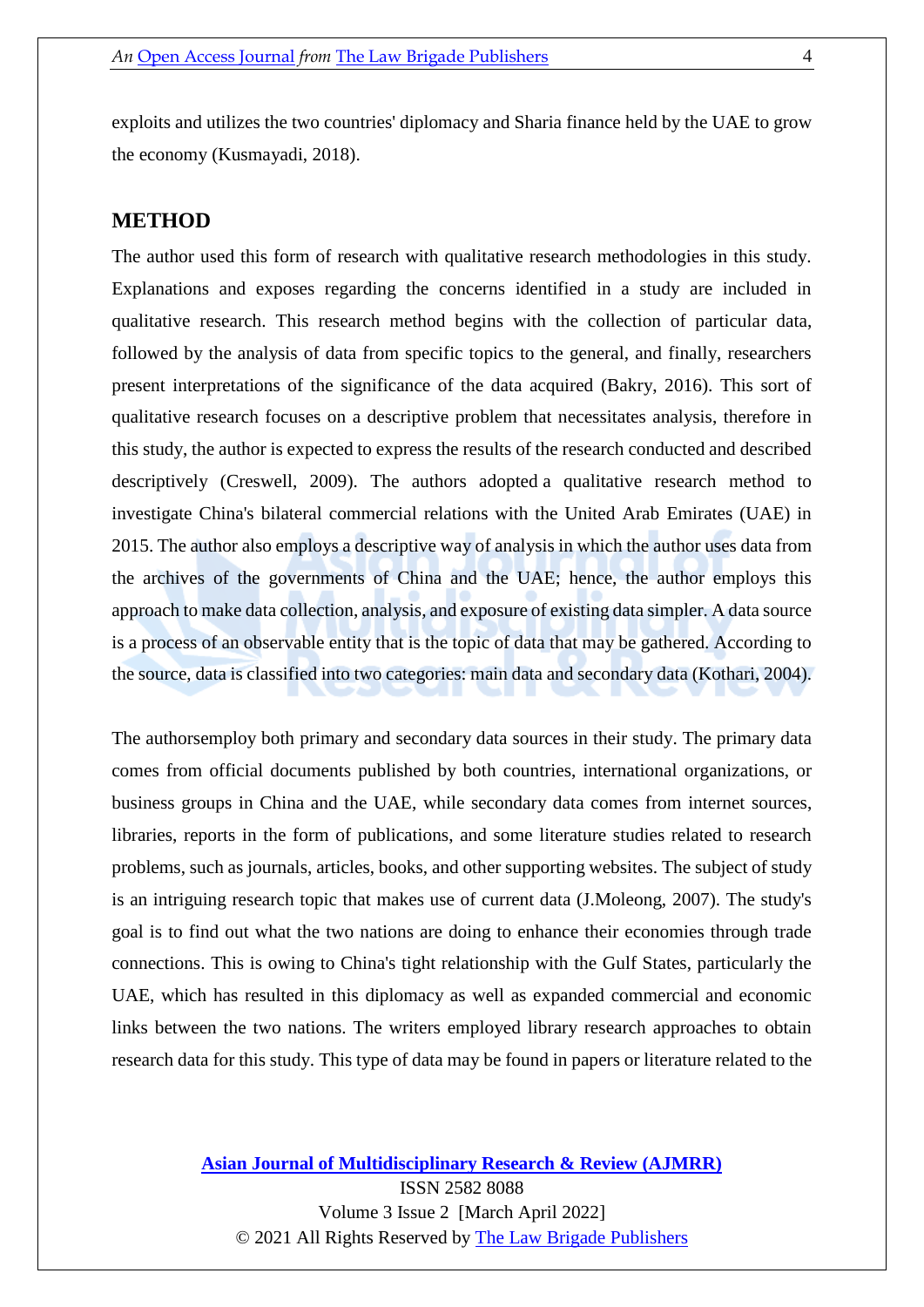topic at hand, such as books, scientific journals, articles, organizational archives, websites, and so on, as well as other resources that are valid and relevant to the topic at hand (Bakry, 2016).

Because the internet has developed fast in recent years and supplies some of the information that the author seeks, the author used the internet to obtain data related to the study subject. The author followed the following procedures to analyze the data in this study: preparing and arranging data via preparation and organization of data This entails looking for and gathering data from current sources to guarantee that documents to be analyzed are available. The second strategy is data reduction, which is a method of gathering data from many sources, such as books, scientific journals, organizational archives, and websites, and then sorting it to make it simpler for writers to interpret this study. Furthermore, minimizing data will assist the author in locating the next data point if it is still required. Tapering the topic, categorizing the data, and removing extraneous data are some of the activities done in the data reduction step. Data reduction also entails summarizing the data to make it briefer to improve data presentation. The final phase is data presentation, which is a data preparation activity that may be given in the form of a tabular narrative or visual diagram in qualitative research. By providing the facts, it will be simpler to comprehend what happened and to prepare for the next step. The author will utilize the narrative to demonstrate how China's bilateral trade relations with the United Arab Emirates (UAE) are benefiting both nations' economies.

#### **RESULT**

On November 1, 1984, the leaders of China and the UAE took the historic decision to establish diplomatic ties between the two nations, particularly by establishing an embassy in Beijing and a consulate general in Hong Kong, while China has an embassy in Abu Dhabi and a consulate general in Dubai (Hua, 2015). Sheikh Zayed and other key officials greeted Yang Shangkun, the then-President of China, at Abu Dhabi airport in December 1989. To revenge the Chinese president's arrival last year, Sheikh Zayed visited China in May 1990 and met with Yang Shangkun at the Great Hall of People located at the western end of Beijing's Tiananmen Square. Aside from political relations, the Sheikh Zayed bin Sultan Al Nahyan Center for Islamic and Arabic Studies was created in Beijing in 1994 with a donation from Sheikh Zayed bin Sultan Al Nahyan during his historic visit to China in 1990. The center, which covers an area of more

**[Asian Journal of Multidisciplinary Research & Review \(AJMRR\)](https://thelawbrigade.com/ajmrr/)**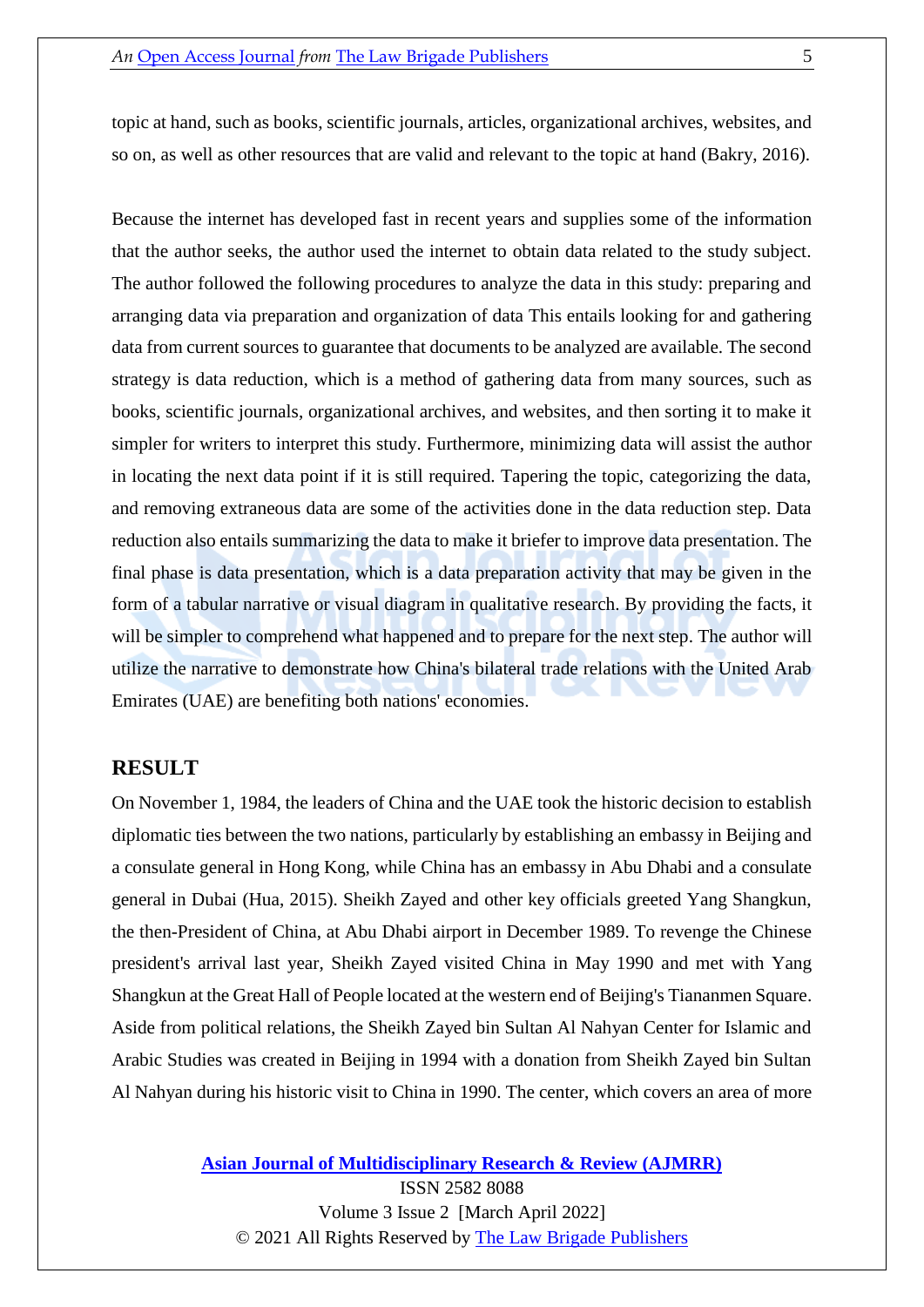than 14 million square kilometers, intends to promote Arab and Islamic civilizations as well as teach Arabic to Chinese students (Alghoul & Aamir, 2018).

On July 4-7, 2004, a combined delegation of six finance ministers from the Gulf Cooperation Council (GCC) and the GCC Secretary General visited China. At the conclusion of the visit, China and the GCC published a joint statement stating that the visit was made at the request of the People's Republic of China's government, the GCC delegation was led by Kuwait's Minister of State Finance, H.E. Mahmoud Abdelkhaliq Al-Nouri and included the Minister of Finance and Industry of the State Affairs of the United Arab Emirates, H.E. Mohammed Khalfan bin Kharbash, Minister of Finance and National Economy of the Kingdom of Bahrain, H.E. Abdullah Hassan Saif, Minister of Finance of the Kingdom of Saudi Arabia, H.E. Ibrahim Bin Abdul-Aziz Al-Assaf, Minister of National Economy and Vice Chairman of the State Council of Financial Affairs and Energy Resources, Sultan Amin H.E. Ahmed bin Abdulnabi Macki, Minister of State Finance of Qatar, H.E. Youssef Hussein Kamal, and GCC Secretary General, H.E. Abdulrahman bin Hamad Al-Attiyah visited the People's Republic of China on July 4-7, 2004, in order to establish and strengthen healthy cooperative ties between the People's Republic of China and the Gulf Arab States Cooperative Council (Yang Sheng, 2022).

During the visit, H.E. Prime Minister Wen Jiabao of the People's Republic of China met with six finance ministers from GCC member states and H.E. GCC Secretary General, and official talks were led by Chinese State Councillor H.E. Tang Jiaxuan and Kuwaiti State Finance Minister H.E. Mahmoud Abdelkhaliq Al-Nouri on behalf of the Chinese and GCC sides, respectively. Chinese Trade Minister H.E. Bo Xilai, Finance Minister H.E. Jin Renqing, and State Development and Reform Commission Director H.E. Ma Kai met with GCC delegation counterparts (CGTN China, 2022). During their consultations, the two sides discussed exploring areas of collaboration between the People's Republic of China and GCC member nations, as well as expanding bilateral ties. The Framework Agreement on Economic, Trade, Investment, and Technology Cooperation between the People's Republic of China and the Member States of the Cooperation Council for Gulf Arab States was signed by the two parties (GCC) (Cleric, 2022).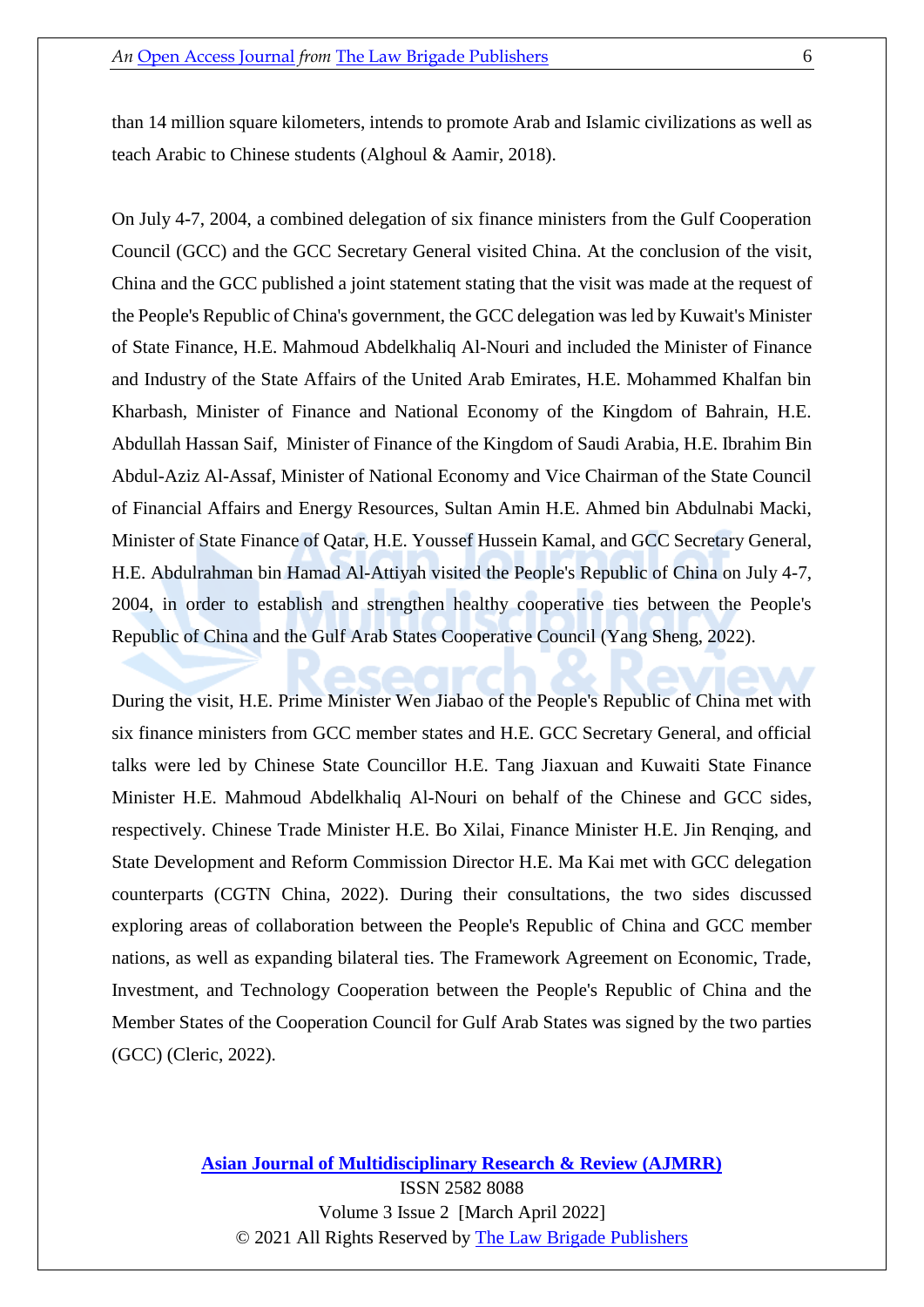Through various steps, the agreement intends to boost cooperation and technological exchanges in the aforementioned fields, expand bilateral trade exchanges, foster exchanges between the two sides' business groups, and promote joint investment (Devonshire-Ellis, 2022). To encourage and facilitate the flow of commodities and services between the two sides, they agreed to begin negotiations in the China-GCC free trade zone to develop and strengthen relations between China and GCC member states and to lay the groundwork for mutual investment between the two sides in a variety of economic areas. The first round of such talks will take place as soon as feasible in China (Ministry of Foreign Affairs, 2004). After the visit, both parties expressed satisfaction with the outcomes and decided to continue similar exchanges in the future in 2022. (Agencies, 2022).

Hu Jintao, China's sixth President, visited Dubai in 2007 and was greeted cordially by Sheikh Mohammad bin Rashid al-Maktoum, Vice President and Prime Minister of the UAE (Ministry of Foreign Affairs of the People's Republic of China, 2011). Hu Jintao's 2007 visit paid off, as ties between China and the Gulf Cooperation Council (GCC) have progressively strengthened through three strategic dialogues since 2010. These discussions took place following President Xi Jinping's announcement of the strategic plan in 2013. In 2010, Beijing hosted the first strategic meeting, which led to an agreement on the future of China-GCC ties. They decided to continue the conversation in order to promote mutually beneficial collaboration and to deepen cooperation in many sectors. In 2011, Abu Dhabi hosted a second strategic dialogue. In this second round of talks, the two sides agreed to enhance and extend cooperation in tourism and finance (People's Republic of China Ministry of Foreign Affairs, 2011). In addition, following the Wenchuan earthquake in May 2008, the UAE government gave more than \$50 million to China, making it one of the world's largest contributions to the disaster-stricken region. The Chinese Prime Minister, Wen Jiabao, attended the opening ceremony of the 5th Summit in January 2012. During the visit, the two sides inked a joint statement on the formation of a strategic alliance (Hua, 2015). Xi Jinping, China's then-Vice President, invited Mohammed bin Zayed al-Nahyan, Crown Prince of Abu Dhabi and Deputy Supreme Commander of the UAE Army, to visit China in 2009 and 2012.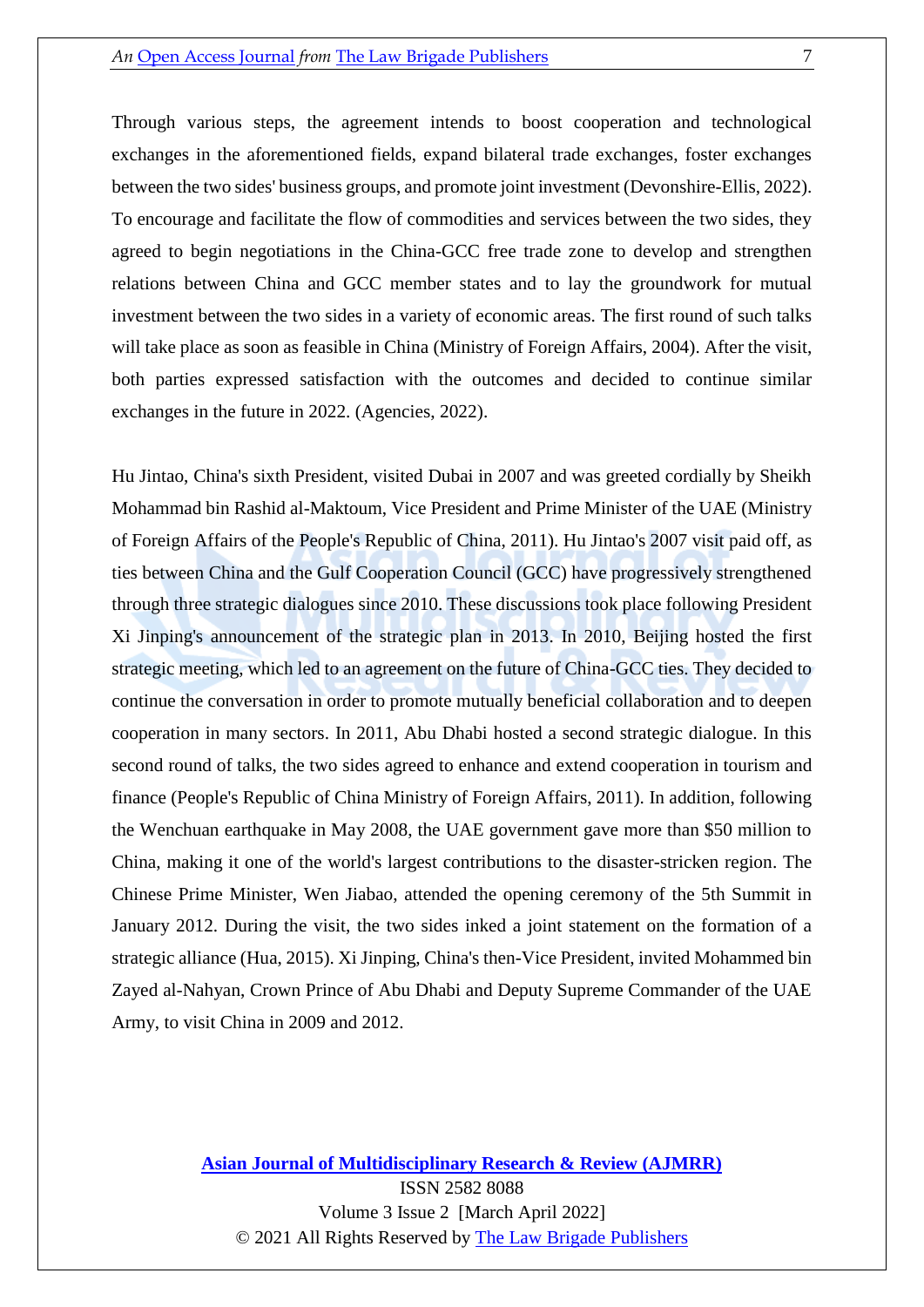During his visit, Sheikh Mohammed met with President Hu Jintao, Prime Minister Wen Jiabao, and Wu Bangguo, Chairman of the Party of the Standing Committee of the National People's Congress. The UAE-China Economic Forum, attended by over 240 UAE politicians and business executives, was opened by Sultan bin Saeed Al Mansouri, the UAE's economics minister, and Mohammed Al Abbar, Chairman of the Emaar Group, who was the forum's guest of honor. Zhong Shan, China's Commerce Minister, also spoke at the summit, emphasizing his country's special relationship with the UAE and how the agreement inked by the two sides will deepen bilateral relationships in the future. Furthermore, when describing China as a leading economic and social partner, Mohammed Al Abbar, Chairman of Emaar Group, stated that cooperation between the two countries is undergoing continuous development due to their governments' support, and that the presence of officials and business leaders from both countries highlights the acumen of their public and private sectors to improve their relations (WAM, 2019).

Diplomatic ties between the two nations have yielded such outstanding results that China and the UAE inked 16 China-UAE Memorandums of Understanding (MoU) during the China-UAE Economic Forum in 2015. Some MoUs concern outcomes that would boost state income through investment, banking, commerce, ports, oil and gas, and enhanced tourism. Such as the Memorandum of Understanding (MOU) on The Abu Dhabi Global Development Market (ADGM) or the development of the Abu Dhabi global market and China's National Development and Reform Commission, which signed the MOU to encourage trade and investment opportunities between Chinese and UAE companies. Ahmed Ali Al Sayegh, Minister of State and Chairman of ADGM, and He Lifeng, Minister in Chief of China's National Development and Reform Commission, signed the MoU. (NDRC). ADGM recently inked a Memorandum of Understanding with China Everbright Group to research and establish a cooperative platform centered on critical industries such as real estate and financial investment. The agreement was signed by Ahmed Ali Al Sayegh, Chairman and Party Secretary of China Everbright Group, and Xiaopeng Li, Chairman and Party Secretary of China Everbright Group (WAM, 2019).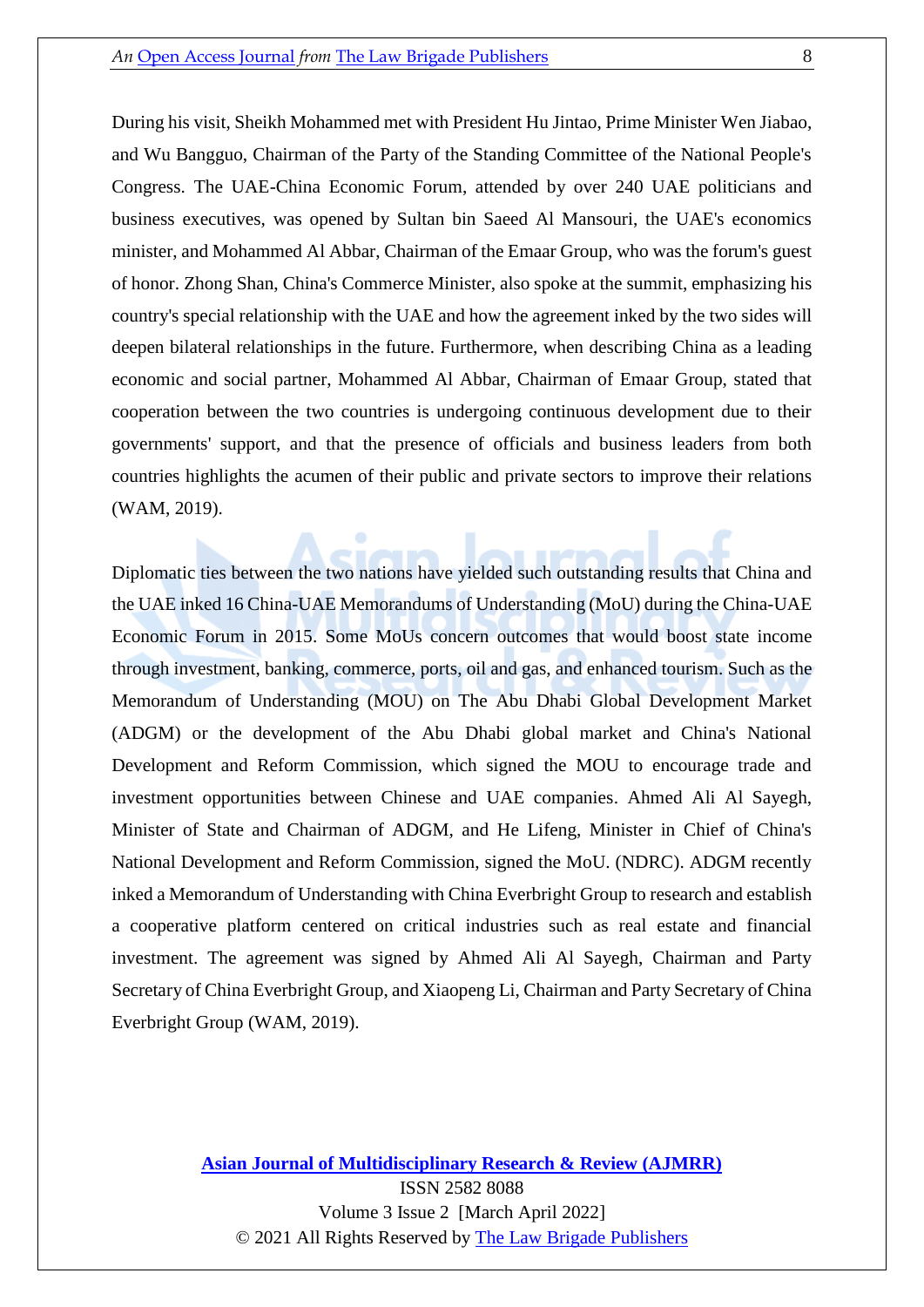The UAE is China's second-biggest commercial partner and the Middle East and North Africa Region's largest export market, as well as an important trading center for Chinese products. The UAE considers China to be a significant investment market, while Chinese investors are bullish on the UAE's market potential. The UAE has a \$1.15 billion direct investment stake in China at the end of 2014, with \$6.19 million added in the first nine months of 2015. There are currently over 4,000 Chinese enterprises in the UAE, with \$1.66 billion in investment shares, \$85.62 million of which was just added in the first nine months of 2015. 2015 (George). The UAE chose China as a currency partner due to its historical prosperity, stability, and collaboration with China on an investment (Fulton, 2019). As part of a new economic strategy in the Gulf Region, China is attempting to establish a new breakthrough on a dirham currency (AED) that is generally stable versus the US dollar. As a result, the agreement facilitates Chinese firms doing business in the UAE and serves as a catalyst for Chinese companies to raise the intensity of their operations in the UAE (Parekh, 2008).

Financial cooperation is a new bright light in the two nations' bilateral ties. Through bilateral agreements between the two countries, at least some Chinese banks, such as Industrial Commercial Bank of China (ICBC) with branches in Dubai and Abu Dhabi, Bank of China, Agricultural Bank of China (ABC), and China Development Bank (CDB), have begun to stand and operate in the UAE, facilitating the process of currency bargaining that facilitates crossborder trade and investment for Chinese companies and thus strengthening China's global financial position (Chaziza, 2019). Furthermore, the National Bank of Abu Dhabi and the National Bank of Dubai have opened branches or begun operations in Shanghai. China formed the agreement to encourage bilateral commerce and direct investment between China and the country in a local currency rather than the US dollar in order to enhance China's economy. Sheikh Mohammed bin Zayed sponsored the creation of a \$10 billion joint investment fund between the two nations in 2012. The UAE also became a founding member of the Asian Infrastructure Investment Bank, which was founded by China. China's economy grew to become the world's second-largest, and it successfully hosted the Olympics in 2008 and the World Expo in 2010. Despite the worldwide economic slump, China and the United Arab Emirates have maintained economic growth growth rates of 7.4 percent and 4.6 percent respectivel (George, 2015).

> **[Asian Journal of Multidisciplinary Research & Review \(AJMRR\)](https://thelawbrigade.com/ajmrr/)** ISSN 2582 8088 Volume 3 Issue 2 [March April 2022]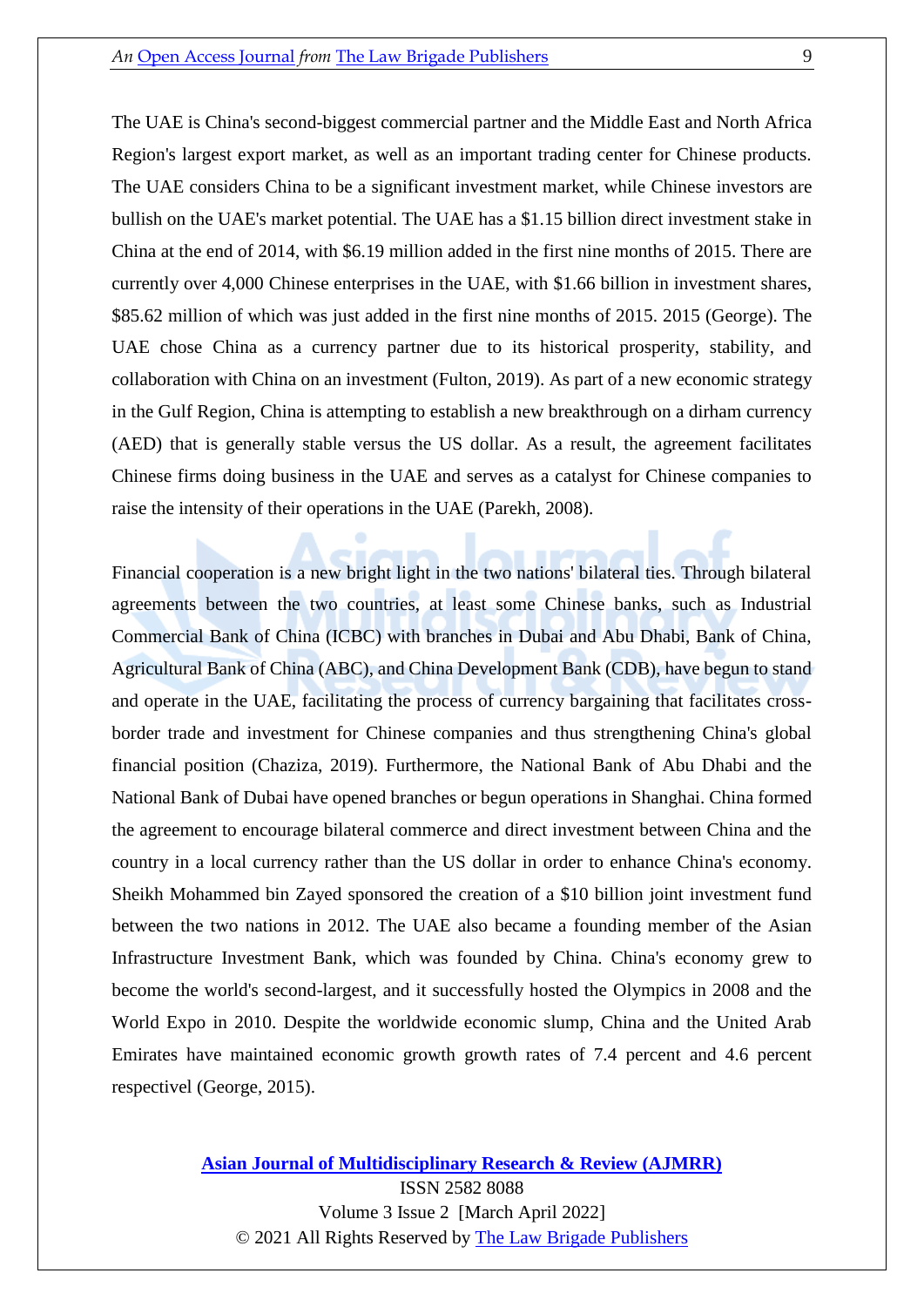The UAE is the entrance to China's commerce with Africa and Europe, therefore it plays a crucial role in global trade for China. Because of the port of Jebel Ali, which is China's transit point to the Gulf countries if they cooperate economically, the UAE is one of the countries that is important for China as an economic route between Arab countries. Jebel Ali also provides access to China's efforts to build transport routes connecting major ports along the "Belt and Silk Road" (The National Development and Reform Commission, Ministry of Foreign Affairs & China, 2015). This is consistent with the signing of the Memorandum of Understanding on the Port of Abu Dhabi with the Jiangsu Provincial Overseas Cooperation and Investment Company and the Industrial and Commercial Bank of China (Yekti, 2018). Chinese-made products reach the UAE market through Jebel Ali Port, the world's ninth largest port. Dubai International Airport is the busiest port, making it a haven for Chinese residents who like shopping. Dubai is also one of the most appealing locations in the world for Chinese business owners (Jaber, 2016). In 2005, there were less than 20 Chinese enterprises in Dubai; by 2015, that number had risen to 4000. Dubai Mart is China's largest mega-mall created to attract visitors or UAE residents. Every day, no fewer than 50,000 people visit Dubai Mart to purchase for requirements ranging from little goods to mining tools. China backs the UAE in its efforts to protect national sovereignty, and the two nations have become mutual allies and partners in defending developing countries' interests as well as regional peace and stability.

This has been especially true in China-UAE ties over the last three decades, as bilateral economic and commercial cooperation has grown, leaving greater potential for expansion. At the time of diplomatic ties' creation in 1984, bilateral commerce volume was less than \$100 million. In 1995, the amount surpassed \$1 billion, and by 2005, it had surpassed \$10 billion. This figure continued to rise until bilateral trade volume hit a new high of \$54.8 billion in 2014. China's investment in the UAE spans a wide range of industries, including energy, banking, tourism, and education. China began importing oil from the UAE in 1995, following the signing of a Memorandum of Understanding (MOU) by the Abu Dhabi National Oil Company (ADNOC) better known as the Abu Dhabi National Oil Company signed a Strategic Framework Agreement with the China National Offshore Oil Corporation (CNOOC) signed by the UAE Minister of State and ADNOC Group CEO, Dr. Sultan Ahmed Al Jaber, and chairman of the CNOOC, Yang Hua. China bought more than 11.65 million tons of oil from

**[Asian Journal of Multidisciplinary Research & Review \(AJMRR\)](https://thelawbrigade.com/ajmrr/)**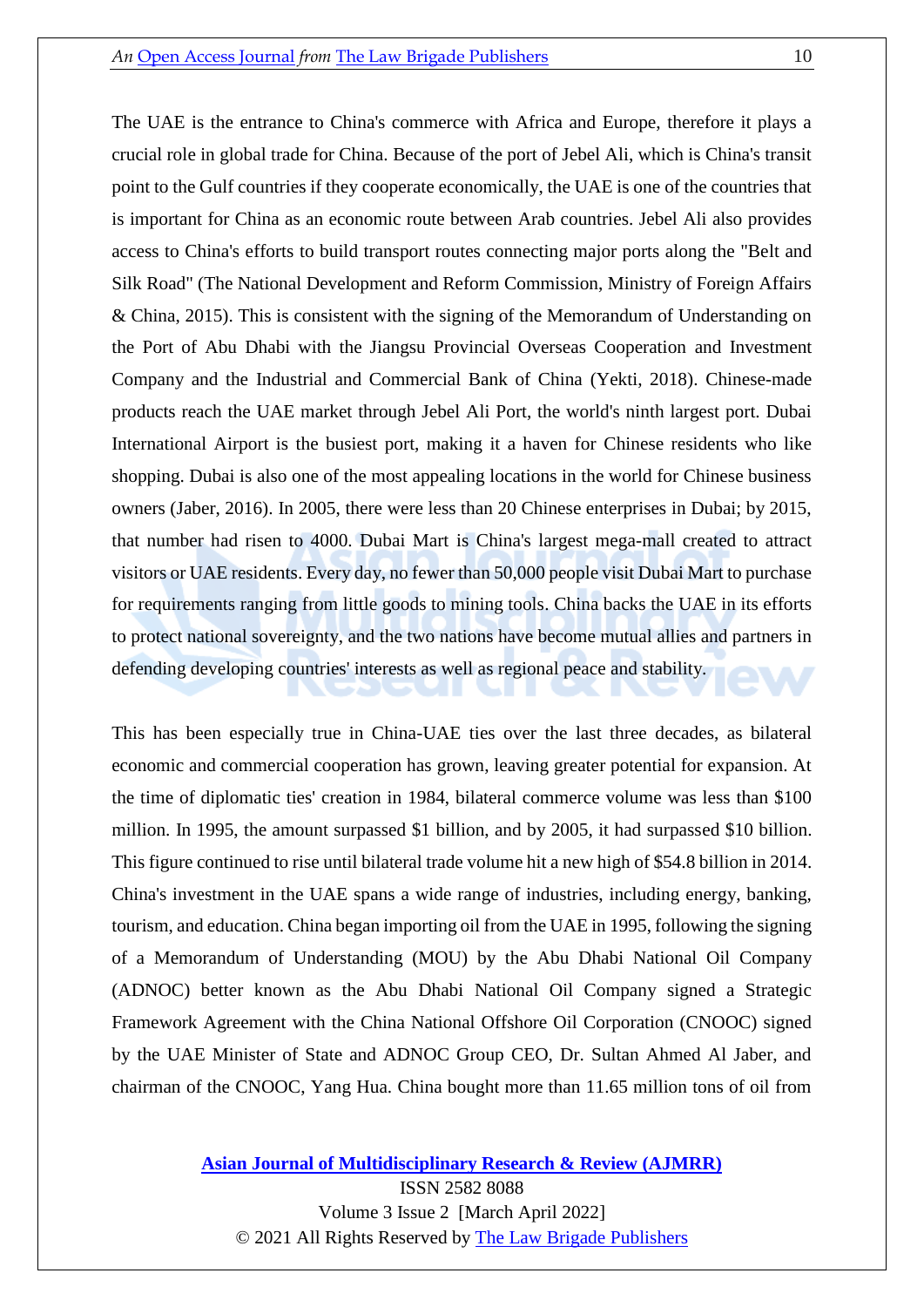the UAE in 2014, a 13.4 percent rise year on year. As China's economy expands. Total imports from China to the United Arab Emirates were reported at 22. 845.153 USD in 2015. This records an increase from previous years of 13,588,917 USD in 2010, 14,965,289 USD in 2011, 15,945,806 USD in 2012, 17,470,035 in 2013 and 22,149,904 USD in 2014 (Ma, 2010).

More significantly, China-UAE energy cooperation entails comprehensive upstream and downstream collaboration with mutual benefit. The pipeline connecting the Habshan oil reserves in Abu Dhabi and Fujairah, for example, was built by China National Petroleum Corporation and is a landmark project in bilateral energy cooperation. Al Yasat Corporation, a joint venture between China National Petroleum Corporation's Hong Kong office and Abu Dhabi National Oil Company, now operates on land and sea in Abu Dhabi (Molavi, 2015). The UAE's economics minister, Sultan Bin Saeed Al Mansouri, indicated that China is the UAE's top trading partner in terms of non-oil and gas commodities, accounting for 9.7 percent of total non-oil and gas trade in 2018, worth more than US \$43 billion. In 2018, the UAE's non-oil international trade with China accounted for 16% of overall non-oil foreign trade with Asian nations. According to Sheikh Mohamed bin Zayed Al Nahyan, Crown Prince of Abu Dhabi and Deputy Supreme Commander of the UAE Armed Forces, China was the primary source of UAE commodity imports in 2018, accounting for 15% of total imports worth more than \$38 billion. He also stated that China accounts for 27% of UAE imports from Asia and is rated 11th in the world in terms of accepting non-oil exports and commodities re-exported from the UAE. He went on to say that the UAE is one of the top 25 nations drawing Chinese exports, and that it is the first in the Arab world, accounting for 29 percent of China's exports to Arab countries.

China's most important commercial partner in the Arab world is the UAE, which accounts for 26% of overall non-oil international trade between China and Arab countries (Saner & Yiu, 2003). Furthermore, Sheikh Mohamed stated that the UAE leadership wishes to strengthen and progress the country's bilateral relations with China in order to accomplish the overall interests of their people and to generate opportunities. Since the establishment of diplomatic ties 38 years ago, the two countries have treated each other with respect and friendship. Tourism exchanges are also increasing, as indicated by the UAE's inclusion on the list of Chinese tourist destinations in 2009. Because to the civilian development, various resources, tourism, and the

> **[Asian Journal of Multidisciplinary Research & Review \(AJMRR\)](https://thelawbrigade.com/ajmrr/)** ISSN 2582 8088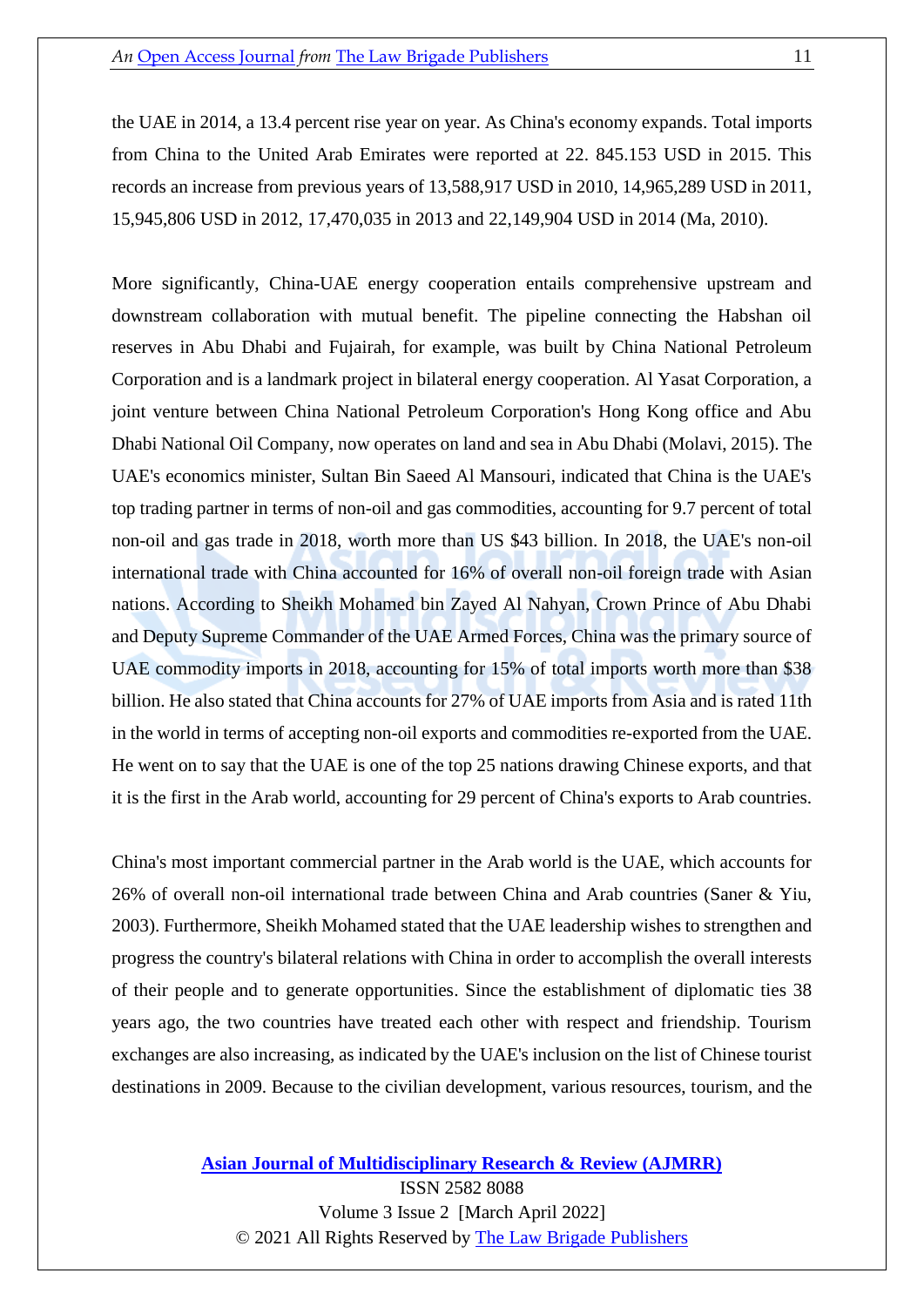finest services offered by the UAE government, the UAE became a Chinese public tourism destination in 2009, and more and more Chinese are interested in viewing the spectacular attractions of Abu Dhabi. China demonstrates not only that it can cultivate investors who can enhance a country's economy, but that being a tourist destination for people from other nations can also raise a country's income, particularly in comparison to the UAE.

As a result, approximately 500,000 Chinese visitors visited the UAE in 2014, with the number of Chinese tourists increasing by more than 30 percent per year (Embassy of the People's Republic of China in the United Arab Emirates, 2015). In addition, the Abu Dhabi Ministry of Culture and Tourists has inked an MoU with the National Museum of China to improve current tourism. Saif Mohammed Al Hajeri, Chairman of Abu Dhabi's Department of Economic Development, and Wang Chunfa, Director of China's National Museum, inked the deal. Another approach for the UAE to attract more tourists is to host a Chinese-themed activity at a hotel or retail center (Hua, 2015 In response to the increase in the number of Chinese visitors visiting the UAE last year, Al Mansouri emphasized that the UAE is a top destination for Chinese tourists in the region owing to its booming contemporary tourism center and historic area. Due to the availability of a state-of-the-art air transport network that spans and links all areas of the world, it is also one of the world's top tourist destinations in terms of entertainment, culture, sports, and shopping, as well as events and festivals. All of these elements, and more, have made the UAE a popular tourist destination for Chinese visitors, and the availability of more than 75 weekly flights between the two nations, as well as their joint visa waiver arrangement, has encouraged shared tourism. The number of hotel guests from China in 2018 amounted to about 1.46 million, and the Chinese market ranks fourth in terms of the number of hotel guests in the UAE (Tamimi, 2017).

#### **CONCLUSION**

In response to the increase in the number of Chinese visitors visiting the UAE last year, Al Mansouri emphasized that the UAE is a top destination for Chinese tourists in the region owing to its booming contemporary tourism center and historic area. Due to the availability of a stateof-the-art air transport network that spans and links all areas of the world, it is also one of the world's top tourist destinations in terms of entertainment, culture, sports, and shopping, as well

**[Asian Journal of Multidisciplinary Research & Review \(AJMRR\)](https://thelawbrigade.com/ajmrr/)**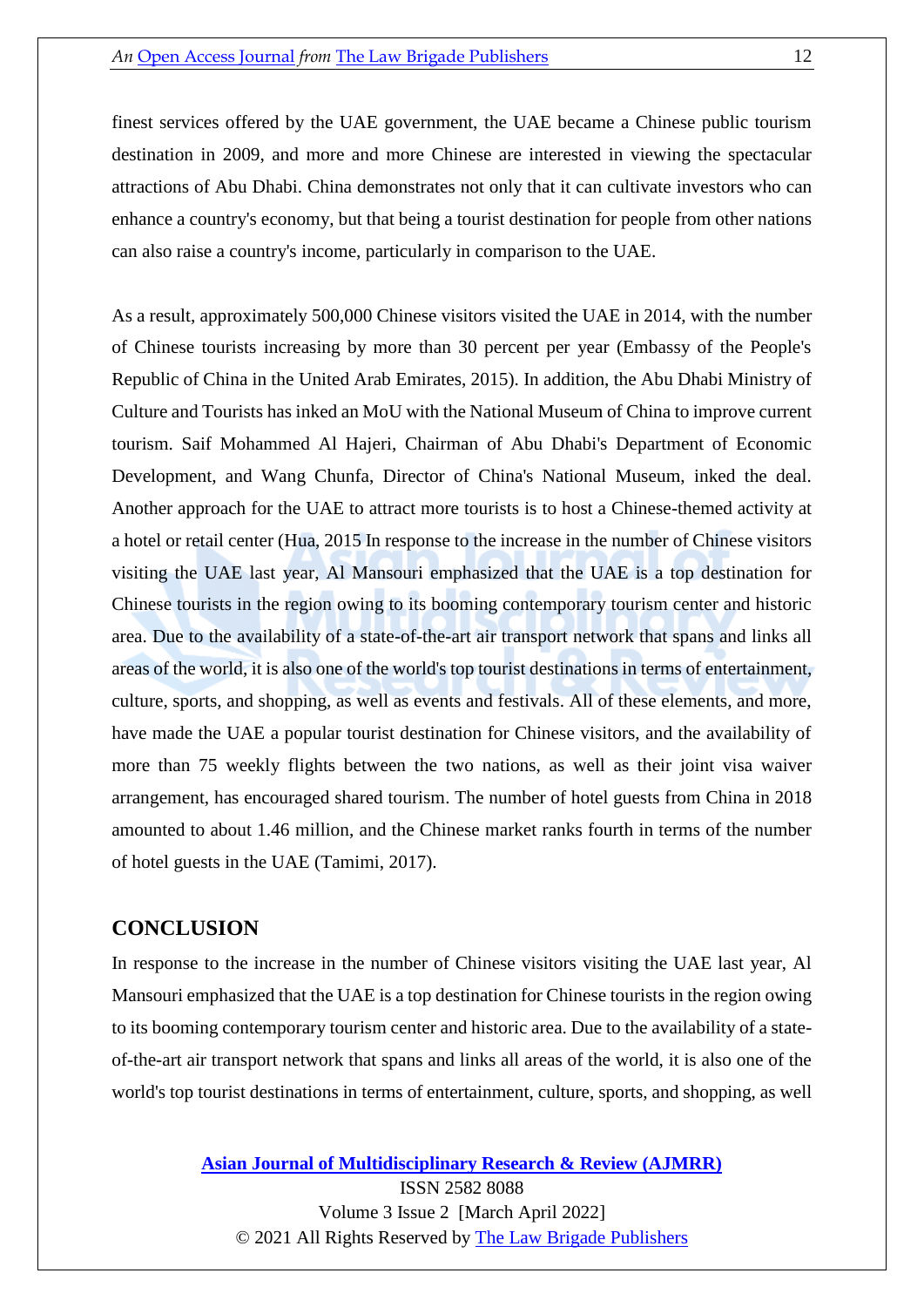as events and festivals. All of these elements, and more, have made the UAE a popular tourist destination for Chinese visitors, and the availability of more than 75 weekly flights between the two nations, as well as their joint visa waiver arrangement, has encouraged shared tourism.

The 2014-2017 Strategic Dialogue Plan of the People's Republic of China and the GCC Member States, the issue of the Third Round of Press Communication of the PRC-GCC Strategic Dialogue, and the 16 China-UAE Memorandum of Understanding (MoU), despite the fact that the two countries are very different in terms of cultural identity, demonstrate that through diplomacy, any country can cooperate well, whatever the difference. For China, with the growth of bilateral ties, the UAE may play a role in global commerce, successfully becoming China's second biggest trading partner, as well as an entry for China's trade to North Africa and Europe, as well as the largest trading partner in the Middle East.

#### **REFERENCES**

Agencies, N. (2022). Gulf ministers visit China to discuss strengthening energy ties. https://www.aljazeera.com/news/2022/1/10/gulf-ministers-visit-china-expected-to-

ın Journal

strenghten-energy-ties

Alghoul, R. dan, & Aamir, M. (2018). Sheikh Zayed Centre in Beijing: A Cultural Beacon. Emirates News Agency. http://wam.ae/en/details/1395302699146

Bafadal, I. M. I. (2018). Ekonomi Atau Non-Ekonomi ? Motif Dibalik Pengembangan Industri Penerbangan Uni Emirat Arab. http://repository.unair.ac.id/76186/3/JURNAL\_Fis.HI.62 18 Baf m.pdf

Bakry, U. S. (2016). Metode Penelitian Hubungan Internasional. Pustaka Pelajar.

CGTN China. (2022). Gulf FMs arrive in Beijing in "positive" push for China-GCC FTA talks. http://www.china.org.cn/world/2022-01/11/content\_77982272.htm

Chaziza, M. (2019). China's Economic Diplomacy Approach in the Middle East Conflicts. China Report, 55(1), 24–39. https://doi.org/10.1177/0009445518818210

Cleric, P. (2022). The Gulf and China: A Broadening Partnership? https://www.ispionline.it/en/pubblicazione/gulf-and-china-broadening-partnership-32872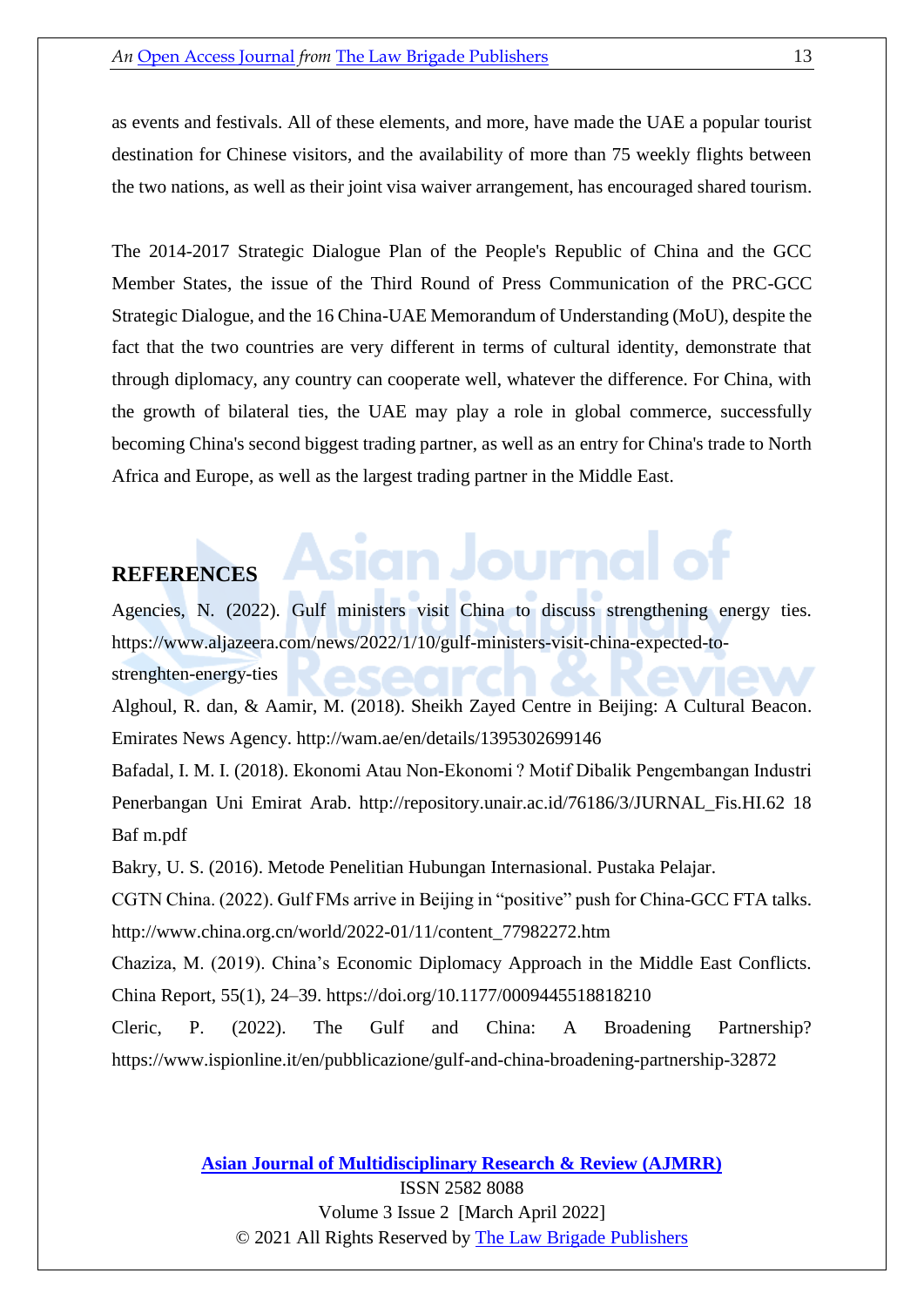Creswell, J. W. (2009). Research Design Qualitative, Quantitative, and Mixed Methods Approaches. In Muqarnas (Vol. 8). SAGE Publications. https://doi.org/10.2307/1523157

Devonshire-Ellis, C. (2022). China Looking For Free Trade Agreement With Gulf Cooperation Council. https://www.silkroadbriefing.com/news/2022/01/11/china-looking-for-free-tradeagreement-with-gulf-cooperation-council/

Embassy of the People's Republic of China in Arab Republic of Egypt. (2014). Third Round of China-Gulf Cooperation Council Strategic Dialogue Held in Beijing. http://gy.chinaembassy.org/eng/zgyw/201401/t20140122\_4331632.htm

Embassy of The People's Republic of China in the United Arab Emirates. (2015). China and the United Arab Emirates. https://www.mfa.gov.cn/ce/ceae//eng/sbgx/t150466.htm

Fulton, J. (2019). China's Changing Role in the Middle East. Atlantic Council, Rafik Hariri Center for Middle East.

George, J. (2015). Mohamed's visit to bring paradigm shift in UAE-China relations: Sultan Al Jaber. https://www.emirates247.com/news/government/mohamed-s-visit-to-bring-paradigmshift-in-uae-china-relations-sultan-al-jaber-2015-12-09-1.613410

Hua, C. (2015). Visit marks the beginning of a 'new era of UAE-China relations.' https://www.thenationalnews.com/opinion/visit-marks-the-beginning-of-a-new-era-of-uaechina-relations-1.100178

J.Moleong, L. (2007). Metodologi Penelitian Kualitatif (R. Karya (ed.)). PT.Rosda Karya. Jaber, S. A. Al. (2016). Asia's middle class is reshaping world trade. https://money.cnn.com/2016/02/14/news/economy/china-india-middle-class-world-trade/ Kothari, C. R. (2004). Research Methodology Methods and Techniques. New Age International (P) Limited.

Kusmayadi, Y. (2018). Pengaruh Konferensi Asia Afrika (KAA) Tahun 1955 Terhadap Kemerdekaan Negara-Negara Di Benua Afrika. Agastya: Jurnal Sejarah Dan Pembelajarannya, 8(01), 15. https://doi.org/10.25273/ajsp.v8i01.1586

Ma, L. (2010). China's Cultural and Public Diplomacy to Countries in the Middle East. Journal of Middle Eastern and Islamic Studies (in Asia), 4(2), 32–43. https://doi.org/10.1080/19370679.2010.12023154

Ministry of Foreign Affairs, the P. R. of C. (2004). The Joint Press Communiqué between the People's Republic of China and The Cooperation Council for the Arab States of the Gulf

© 2021 All Rights Reserved by [The Law Brigade Publishers](https://thelawbrigade.com/)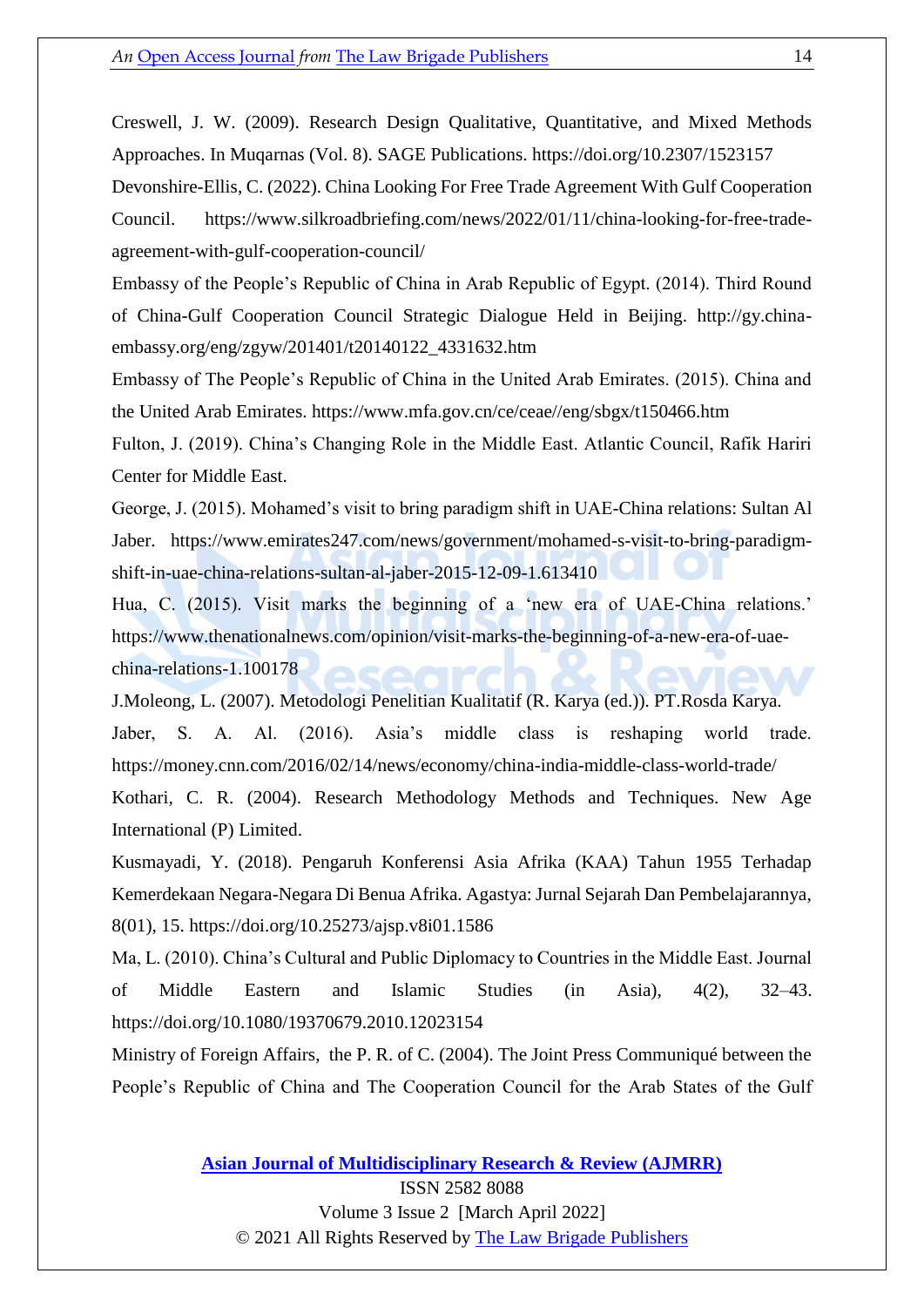#### (GCC).

https://www.fmprc.gov.cn/mfa\_eng/wjb\_663304/zzjg\_663340/xybfs\_663590/dqzzywt\_6638 26/200407/t20040707\_531129.html

Ministry of Foreign Affairs of People's Republic of China. (2011). The Second China-GCC Strategic Dialogue Held in Abu Dhabi. https://www.fmprc.gov.cn/mfa\_eng/topics\_665678/yangjiechichufang\_665758/t819923.shtm l

Ministry of Foreign Affairs of the People's Republic of China, & . (2010). Press Communiqué of the First Ministerial Meeting of the Strategic Dialogue Between the People's Republic of China and The Cooperation Council for the Arab States of the Gulf. https://www.mfa.gov.cn/ce/cgsf//eng/xw/t707677.htm

Molavi, A. (2015). The United Arab Emirates, China, and the new "Triple-South". https://www.fpi.sais-jhu.edu/single-post/2015/12/22/the-united-arab-emirates-china-and-thenew-triplesouth

Parekh, B. dan B. K. A. (2008). Rethinking multiculturalism, cultural diversity and political theory. Yogyakarta : Kanisius.

Saner, R., & Yiu, L. (2003). International Economic Diplomacy: Mutations in Post-Modern Times. Discussion Papers in Diplomacy. Netherlands Institute of International Relations 'Clingendael', The Hague., 84, 37.

http://www.businessdiplomats.com/images/articles/files/Postmodern\_diplomacy.pdf

Tamimi, J. Al. (2017). China uses soft power to woo Arab world. https://gulfnews.com/world/mena/progress-on-iran-nuclear-deal-but-tough-issues-remain--us-1.86030266

The National Development and Reform Commission, Ministry of Foreign Affairs, dan M., & China, of C. of the P. R. of. (2015). Vision and Actions on Jointly Building Silk Road Economic Belt and 21st-Century Maritime Silk Road. https://en.ndrc.gov.cn/newsrelease\_8232/201503/t20150330\_1193900.html

WAM. (2019). 16 MoUs signed at UAE-China Economic Forum in Beijing. https://gulfnews.com/uae/government/16-mous-signed-at-uae-china-economic-forum-inbeijing-1.1563795131412